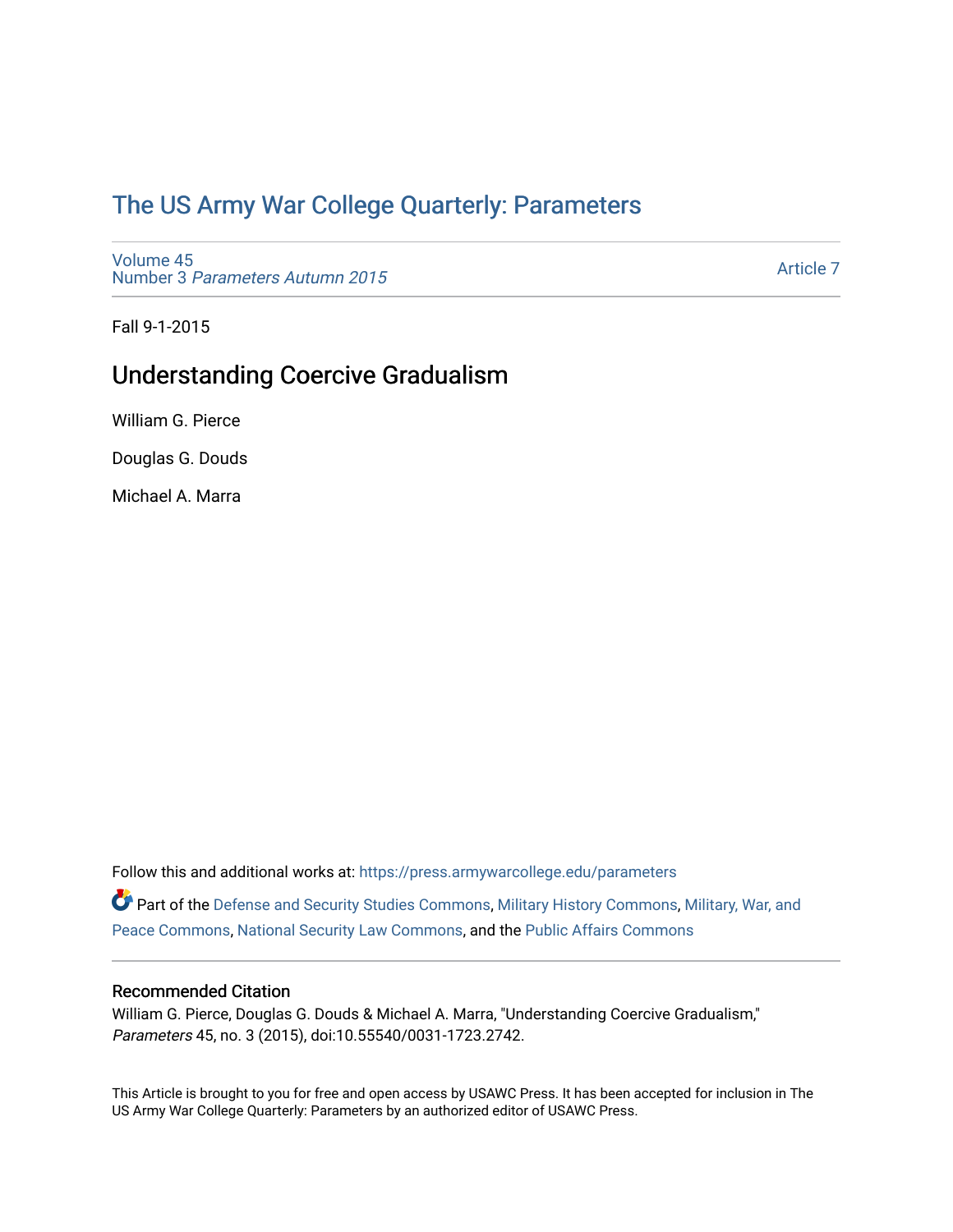# Understanding Coercive Gradualism

William G. Pierce, Douglas G. Douds, and Michael A. Marra

> ABSTRACT: Over the past few years, Russia and China have expanded their influence using a step-by-step strategy of coercive gradualism. This article explores the characteristics of coercive gradualism, the factors that affect its execution, and potential counters. It also examines current US policy with respect to other states' employment of coercive gradualism.

Ver the past few years, Russia and China have expanded their influence, if not control, over others' sovereign territories or international waters. Affected states and the international community's efforts to counter such influence, if not control, over others' sovereign territories or international waters. Affected states and the international community's efforts to counter such aggression have largely failed, or are in doubt. It appears both Russia and China will continue their expansionist aims using a step-by-step strategy - one of coercive gradualism.

Gradual approaches to executing policy or strategy have always existed. Policy changes and decision-making are often evolutionary and progress by "baby steps" or by "muddling through." President Franklin Roosevelt put it in practical terms when he said, "It is common sense to take a method and try it: If it fails, admit it frankly and try another."<sup>1</sup> The corollary to this proposition is when one finds a strategy that works, to build upon it successively and cumulatively.

 Gradualism is by definition the "principle or policy of achieving some goal by gradual steps rather than by drastic change."<sup>2</sup> Likewise, we may gain some insight by looking at "incrementalism" which is "a policy of making changes, especially social changes, by degrees."<sup>3</sup> We can combine these with the Department of Defense's definition of strategy and arrive at one for coercive gradualism "a state employing the instruments of national power in a synchronized and integrated fashion to achieve national or multinational objectives by incremental steps."<sup>4</sup> These steps can be cooperative or coercive.

Cooperative gradualism is found in almost every nation's approach to achieving its national interests. It tends to be non-confrontational. It is predicated on finding common ground between nations – shared values, economic benefit, improving governance, or mutual security. However, this article is about coercive gradualism.

<sup>1</sup> Franklin D. Roosevelt, "Address at Oglethorpe University," public speech, May 22, 1932, http://newdeal.feri.org/speeches/1931d.htm.

<sup>2</sup> *The Dictionary.com Home Page*, http://www.dictionary.com.

<sup>3</sup> Ibid.

<sup>4</sup> US Joint Chiefs of Staff, *Department of Defense Dictionary of Military and Associated Terms*, Joint Publication 1-02 (Washington, DC: US Joint Chiefs of Staff, November 8, 2010, as amended through June 15, 2015).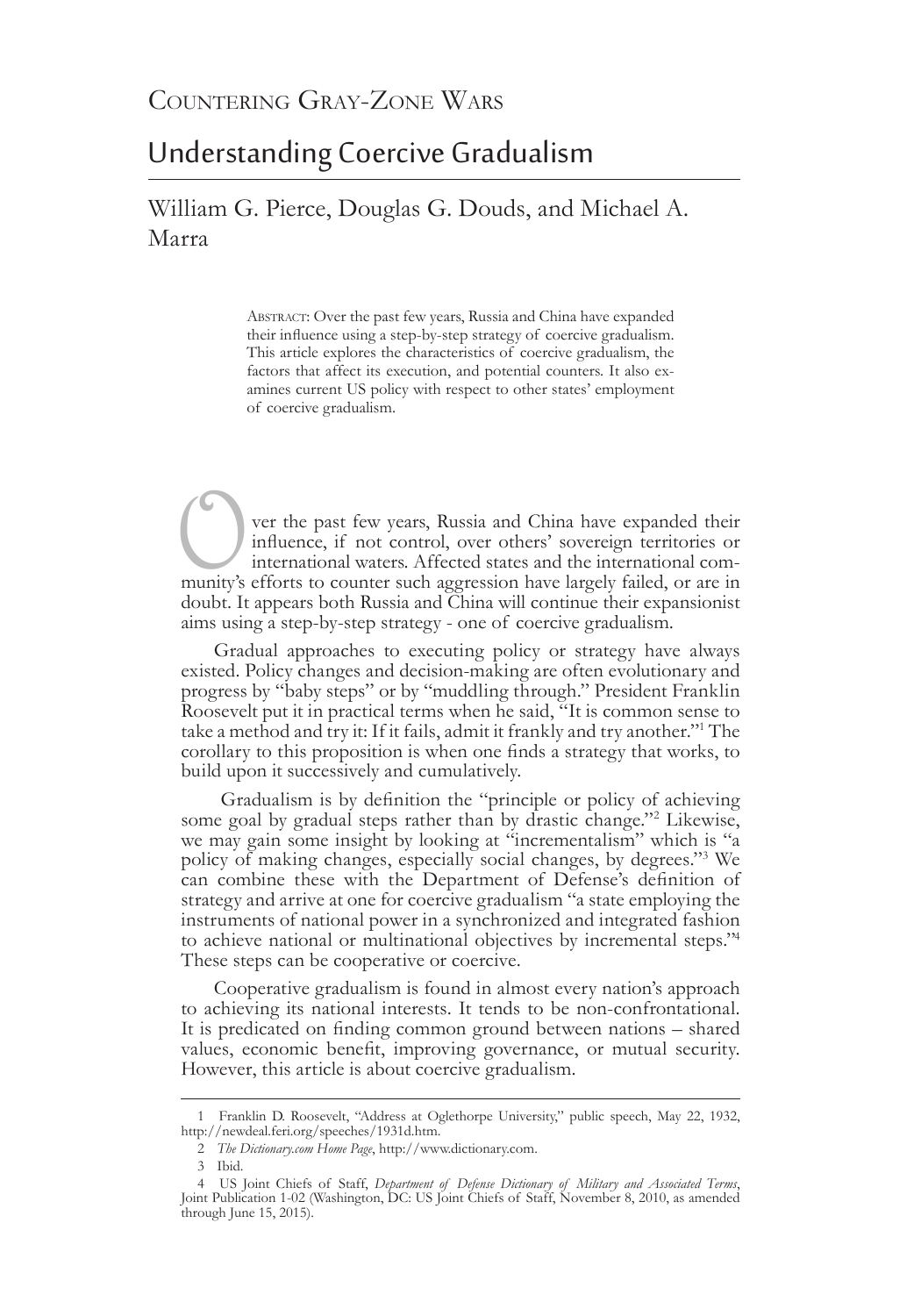#### 52 Parameters 45(3) Autumn 2015

Coercive gradualism is simply a step-by-step pursuit of one nation's interests against other nations' interests. It is a form of aggression. Moreover, as all strategies are, it is a choice made within a context. In particular, it is a choice usually made by relatively powerful states. A state may have the capability and capacity – the ways and means – to achieve its ends, yet it might choose to do so in incremental moves as opposed to a single *coup de main*.

# **Characteristics of Coercive Gradualism**

Coercive gradualism is recognizable when three large aspects are in play. First, a state (an "aggressor") advances its interests at the expense of those of another. This aggression may be accompanied by threats and intimidation which, as Thomas Schelling wrote, are "avoidable by accommodation."5 This intimidation defines the strategy's coercive nature. Next, using a step-by-step process makes it gradualist in char- acter. This process is chosen within a specific context. An aggressor state may own the ways and means to achieve its ends in a single move, but after assessing the environment determines the risk of doing so are too great. The risk assessment thus suggests a choice. In this case, the aggressor chooses a gradualist approach because it determines the real or perceived reaction to incremental moves will not entail unacceptable costs. Thus, choice is the third characteristic of coercive gradualism. These three characteristics warrant further examination.

#### **Motivation**

Interests provide the motivation for employing any strategy, and in particular, one of coercive gradualism. The pursuit of national interests implies a rational calculation.

David McClelland's human motivation theory also provides insight into the motivations of national leaders. McClelland argues everyone has a need for achievement, affiliation, and power.<sup>6</sup> An extension of this theory could apply to people, states, or cultures that share common identities. Such groups may have a need for collective achievement, affiliation, and power.

Coercive gradualism is not normally a tool for weak states. A weak state may lack the ways and means to achieve its ends in a single move. Its gradualist approach to achieving its interests are dictated to it by forces beyond its control: it has no choice. Strength is always relative and that principle holds true when considering coercive gradualism. Likewise, the relative strength of a targeted state's allies may also be part of the calculation. Although an aggressor state may be stronger than the targeted state, it could be the anticipated reaction of the targeted state's allies that lead the aggressor state to choose coercive gradualism.

An aggressor state may assume the first step of its gradualist approach has a high likelihood of success. Perhaps the object of the aggressor state's action (the targeted state) is unwilling to contest the initial aggression. The targeted state may decide the risks of contesting the aggressor's step will outweigh its costs, or have a low likelihood of

<sup>5</sup> Thomas Schelling, *Arms and Influence* (New Haven: Yale University Press, 1966), 4.

<sup>6     &</sup>quot;McClelland's Human Motivation Theory," http://www.mindtools.com/pages/article/ human-motivation-theory.htm.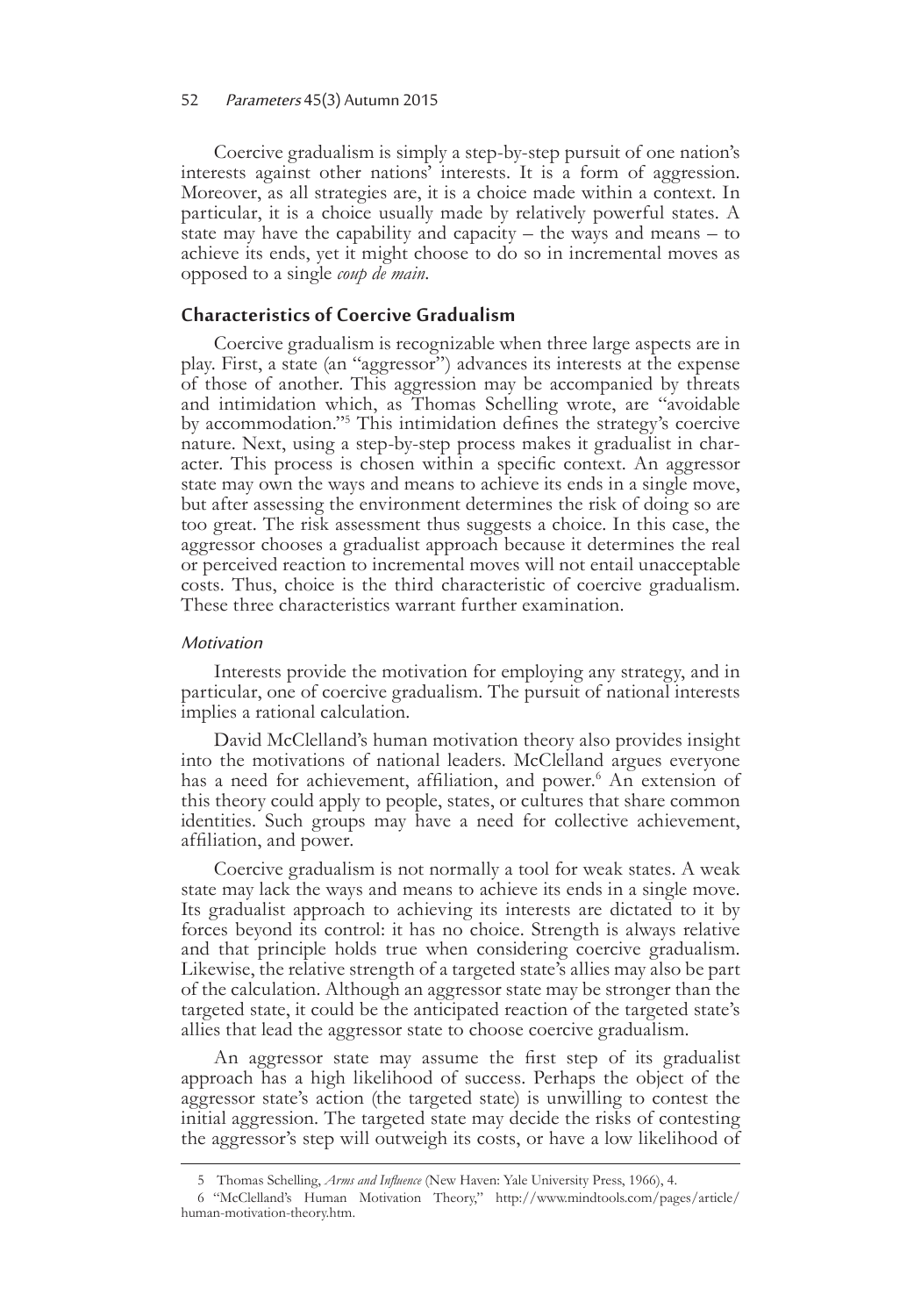success. Likewise, targeted states that depend on critical resources from an aggressor may be hesitant to counter aggression. As examples, Western Europe's dependence on Russian natural gas, and Japan's electronics industry's dependence on China's rare earth elements impact European and Japanese support of, and participation in, sanctions against Russia and China respectively. Perhaps, the targeted state is unable to contest the initial aggression due to insufficient ways, means, or other resources such as time to support a defense. In a military sense, a study of conven- tional deterrence concluded the importance of an aggressor achieving a "quick military victory and political fait accompli."<sup>7</sup>

#### Environmental Factors

Environmental factors might also motivate a state to engage in coercive gradualism. One such factor is precedence. A lack of effective response by the international community to other state-on-state aggression, resulting in a belief that a state can "get away with aggression," may encourage it to consider coercive gradualism. Correlating lack of past inaction to future inaction is problematic. Nonetheless, inaction may indicate a lack of capability or will, especially if the target state or its allies have interests similar to those affected by previous aggression.

Also, believing an aggressor state could withstand or mitigate anticipated reactions by the international community could encourage a state to assume the risks of coercive gradualism. This ability sup- ports the notion that coercive gradualism is an option of the relatively strong. Regardless of an aggressor or target state's ability to execute or to counter coercive gradualism, there will always be justifications for their respective actions and reactions.

Justification is not unique to coercive gradualism, but it may provide insight into an aggressor's will and ultimate intentions. Several such justifications exist. The first is an historical claim to land or sea areas (e.g., Iraq and Kuwait in August 1990). A second is an aggressor's claims of the oppression of citizens with similar ethnic backgrounds in contested areas. Russia utilized this justification in Crimea and Ukraine. Ambiguous or nonexistent international laws also enable states to engage in aggression without clearly violating international norms (e.g., China and South China Sea).

Aggressor actions themselves may provide evidence of coercive gradualism. A state may initially move into contested territories under the guise of humanitarian assistance or as an organization supporting disaster relief. This could be legitimate support of organizations or paramilitary forces (police, border guards, coast guards, indigenous forces or organizations sympathetic to the aggressor) to set conditions or provide opportunities for military aggression. Another initial move may be under the guise of economic development (e.g., off-shore oil platforms) requiring targeted states to decide between using force on "civilians" to roll back the move, or to accept it and use other instruments of power to affect change. These initial steps to establish a foothold may be misconstrued based on the lack of engagement by aggressor military forces. Another technique an aggressor could employ is to hide the identity (state of origin) of elements deployed to set conditions for subsequent

<sup>7</sup> Edward Rhodes, "Conventional Deterrence," *Comparative Strategy* 19, no. 3 (2000): 222.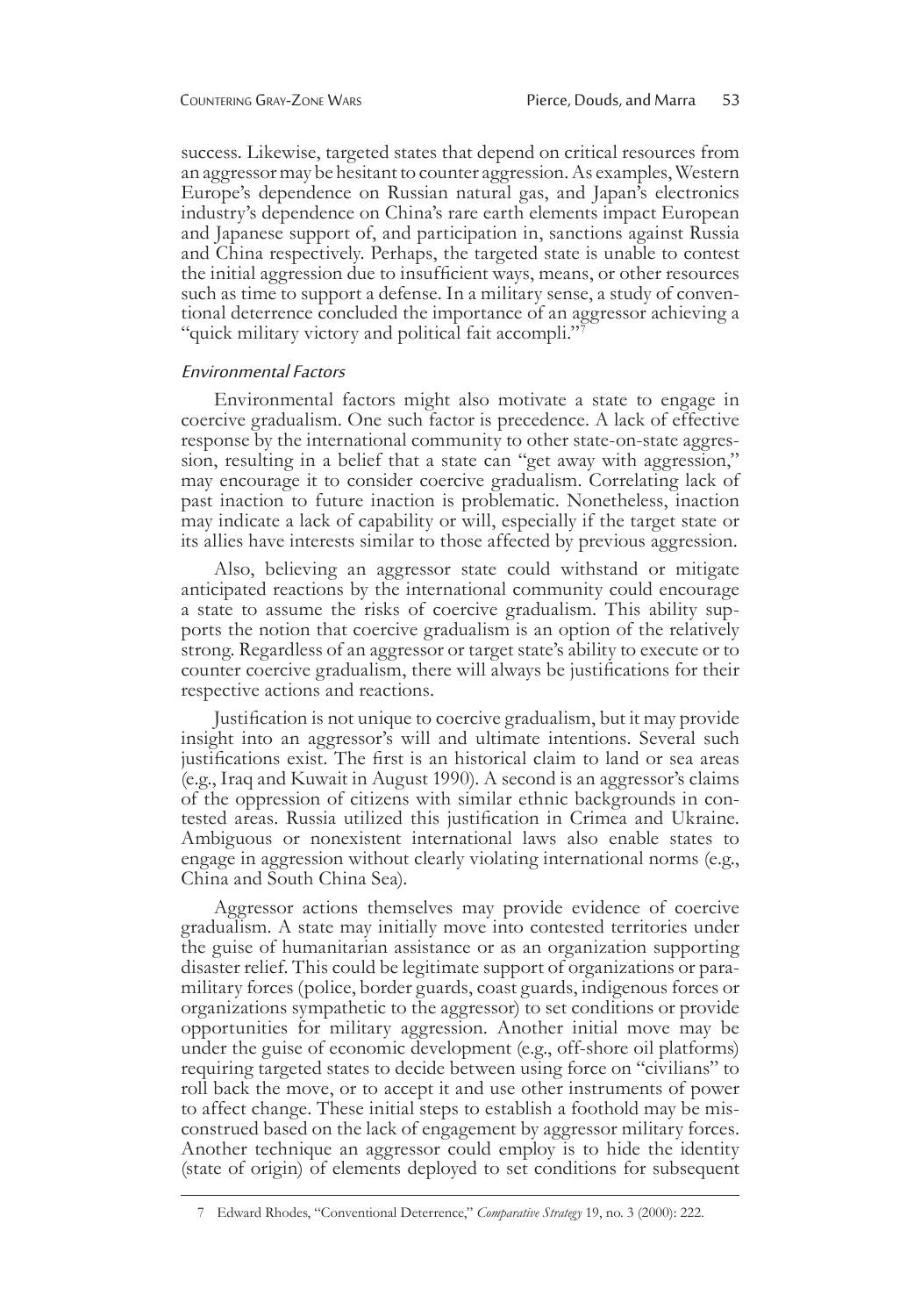### 54 Parameters 45(3) Autumn 2015

military operations (e.g. military forces and criminal organizations). In this case attributing aggression to a specific state may be difficult to prove.

National policy documents referring to unfulfilled aspirational interests beyond current sovereign claims may signal potential future moves. When resources, acquisition programs, and people are focused on achieving those claims, evidence of coercive gradualism is usually present. We see this problem today with China's naval investment presumably focused on fulfilling its claims in the South and East China seas.

Finally, the availability of time and space to maneuver instruments of power could encourage an aggressor to adopt a strategy of coercive gradualism. Largely, this is a matter of strategic patience: is the aggressor willing to play "the long game?" Making this calculation is another choice. The aggressor's government must identify the interest and assess the environment to include international and domestic wills. Does the international environment provide an opportunity to allow multiple steps to achieve an objective? Simultaneously, is the aggressor's domestic will patient and unified enough to allow a more gradual approach in the face of a contested national interest? Time is agnostic. It favors neither the aggressor nor the targeted state. Time between aggressor moves is available to consolidate gains, react to counters, and prepare for subsequent moves. Concomitantly, time is also available for the targeted state and its allies to develop a strategy to counter or roll back initial moves.

### **Examples of Coercive Gradualism**

Perhaps the best known example of a strategy of coercive gradualism was Nazi Germany's efforts to expand its territory prior to WWII through a combination of the instruments of national power. In the late 1930's, Germany annexed Austria (March, 1938) and shortly thereafter, Czechoslovakia's Sudetenland (October, 1938) with ineffectual reactions from English, French, and Czech leaders. Germany took control of the remainder of Czechoslovakia five months later despite the dip- lomatic redline Chamberlain established in the Munich Agreement. The September 1939 invasion of Poland ended Britain's, France's, New Zealand's, and Australia's acceptance of Germany's incremental land grab. On the same day, these states declared war on Germany. One can understand the acceptance of German coercive gradualism. The risk and potential cost to counter the initial German moves were perceived to be too high. The ghosts of World War I with its millions of casualties were only two decades old.

Outside acceptance of Russian coercive gradualism has been mixed. To date, Moscow's assessment of that acceptance has led to its retention of all the territory and influence it has seized. Russia has done this in spite of a UN General Assembly vote that passed by a wide margin calling on states, international organizations and specialized agencies not to recognize any change in the status of Crimea or Sevastopol, and to refrain from actions or dealings that might be interpreted as such. However, General Assembly resolutions are not legally binding, and Russia can veto any Security Council Resolutions.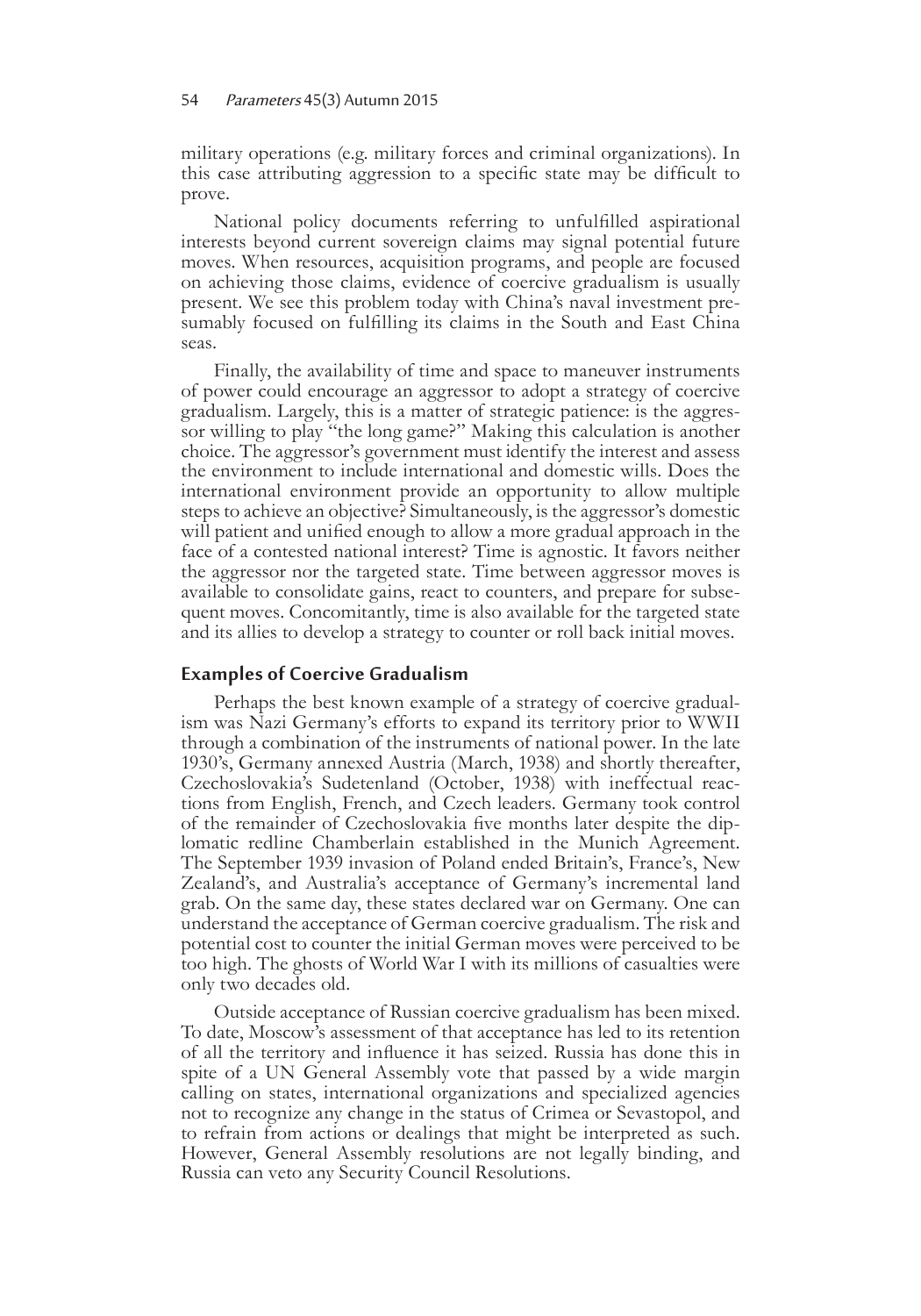In response to Russian aggression, Western nations have placed economic sanctions on Russia. In a recent article on the effects of those sanctions, Anders Aslund, a former economic advisor to the Russian and Ukrainian governments stated, "The Russian economy is now in a serious financial crisis, which is, to a considerable extent, caused by the financial sanctions."8 Russia's choice to implement coercive gradualism as strategy manifested itself in multiple domains From 2008 to 2015, Russia has expanded its influence into Georgia, Ukraine, the Arctic, western European airspace, western European maritime areas, and in regional/global cyberspace with a well-orchestrated series of operations coordinating multiple elements of strategic power.9 Time will tell if sanctions and international pressure will convince Russia's President Putin to reassess his coercive gradualism, to refrain from future steps, or to return to the status quo ante bellum.

China's claims and presence in the South and East China seas is growing and seemingly permanent, much to China's neighbors' chagrin. On the sea, the Chinese have occupied Scarborough Shoals in the face of Philippine resistance. In the Spratly Islands, early actions at sea such as their denial of access to Vietnamese engineers in 1988 have led to exploits on land with China constructing six artificial islands.<sup>10</sup> In the air, the 2013 issuance of an Air Defense Identification Zone (ADIZ) in airspace claimed by South Korea and Japan reveals not only the extent of Chinese claims of sovereignty, but Beijing's versatility in employing incremental steps to achieve them.<sup>11</sup> This is not lost on China's neighbors. Narushige Michishita, an associate professor at the National Graduate Institute for Policy Studies in Tokyo, offered a summary of China's actions: "China has been creating a gradual fait accompli, step by step,…. We make a big deal of this now, but we'll forget about it [ADIZ] after a while."12 The Chinese have a name for this approach—cabbage strategy: "an area is slowly surrounded by individual 'leaves'—a fishing boat here, a coastguard vessel there—until it's wrapped in layers, like a cabbage."<sup>13</sup>

Chinese claims, naval defense investment, and recent release of a map showing nearly the entire South China Sea as Chinese territory

<sup>8</sup> Priyanka Boghani, "What's Been the Effect of Western Sanctions on Russia?," January 13, 2015, http://www.pbs.org/wgbh/pages/frontline/foreign-affairs-defense/putins-way/whats-been -the-effect-of-western-sanctions-on-russia.

<sup>9</sup> This statement consolidates views from a number of sources. Douglas Mastriano and Derek O'Malley, *Project 1704; A US Army War College Analysis of Russian Strategy in Eastern Europe, an Appropriate US Response, and the Implications of US Landpower* (Carlisle, PA: US Army War College, Strategic Studies Institute, March, 2015). Uri Friedman, "The Arctic: Where the US and Russia Could Square Off Next: A Closer Look at Moscow's Claims in the Northern Seas," *The Atlantic*, March 28, 2014. Elizabeth Kreft, "Multiple Incidents' of Russian Aggression in the Air and on Sea Prompt NATO Warnings," *The Blaze*, December 2014. Richard Balmforth and Pavel Polityuk, "Ukraine's President Tells Military To Prepare For 'Full-Scale' Russian Invasion," *The World Post*, July 6, 2015. Vladimir Socor, "Minsk Two Armistice Rewards Russia's Aggression, Mortgages Ukraine's Future," *Eurasia Daily Monitor*, February 20 2015. Clayton Browne, "Russian Military Aircraft Continue To Encroach On European Airspace," *Value Walk*, March 9, 2015, http://www.valuewalk. com/2015/03/russian-military-aircraft-on-european-airspace.

<sup>10</sup> Seasresearch, "China's Artificial Island Building: Fiery Cross Reef," November 10, 2014 https://seasresearch.wordpress.com/2014/11/10/chinas-land-reclamation-fiery-cross-reef.

<sup>11</sup> The Week Staff, "China's Audacious Territory Grab," June 21, 2015, http://theweek.com/ articles/561324/chinas-audacious-territory-grab.

<sup>12</sup> Chico Harlan, "China's Gradual Expansion in East China Sea Poses Challenge for Japan," *Washington Post*, November 30, 2013.

<sup>13</sup> Howard French, "China's Dangerous Game," *The Atlantic*, October 13, 2014.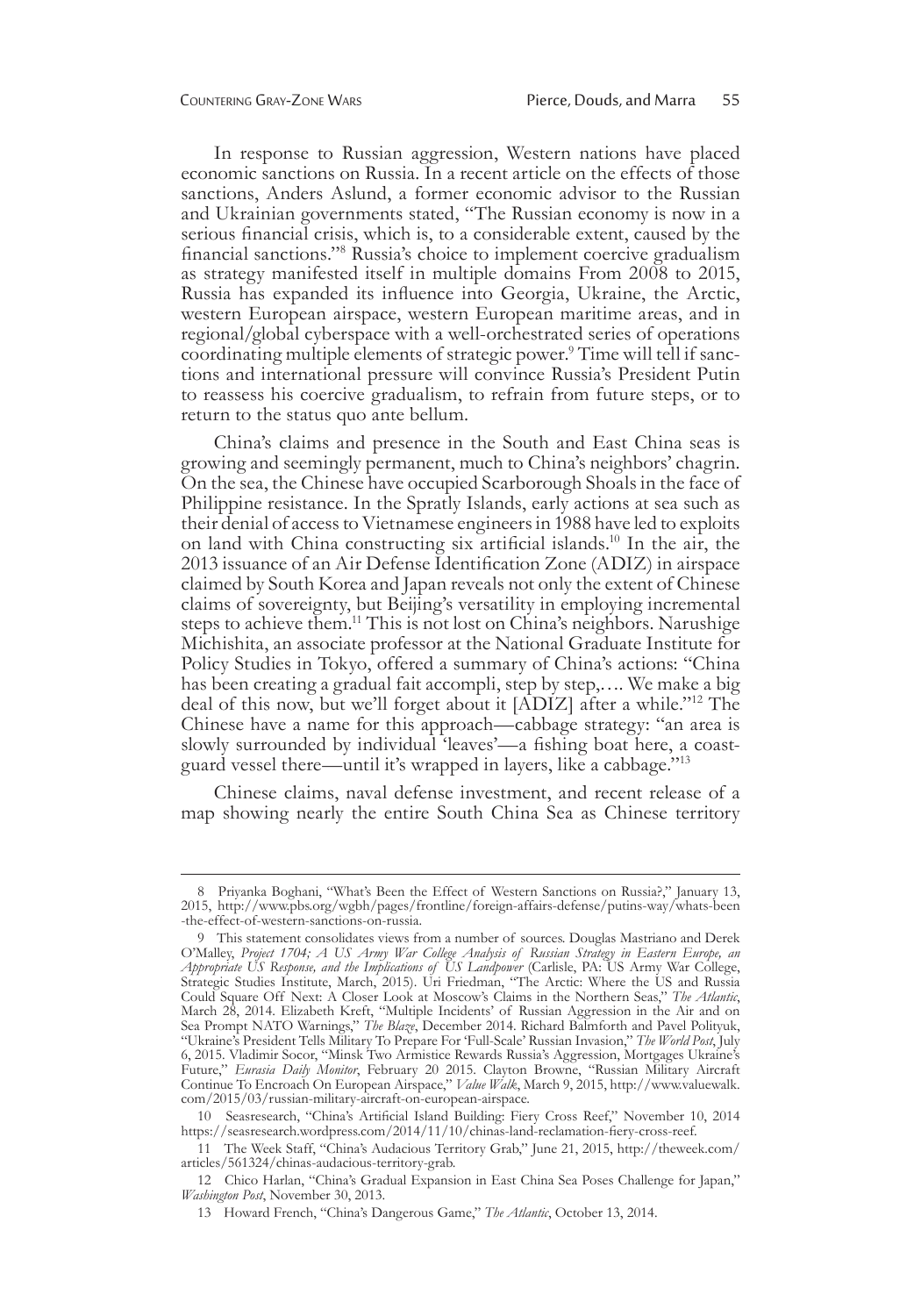inflamed its neighbors, and confirmed their fears of Beijing's aggressive intentions.<sup>14</sup>

## **Risks**

While there are opportunities to employ coercive gradualism, there are also potential risks. By setting a series of sequential intermediate objectives short of the ultimate strategic objective, targeted states may acquire a clearer picture of the intentions and the value the aggres- sor places on the ultimate objective. In this case, perhaps time favors the targeted state. The step-by-step process provides time to develop effective counters to the initial thrust potentially driving the costs of continued aggression to unacceptable levels.

A significant risk in employing coercive gradualism is conflict escalation. Neither the aggressor nor the targeted state or its allies have control over what the other side is willing to do to achieve or counter the initial step, or even the last step. Efforts to halt, or roll back aggression by force could result in an escalation of armed conflict well beyond what either side believed possible.

Another risk is the aggressor might miscalculate its ability to control populations and effectively govern in newly acquired territory. Populations in occupied areas may be unwilling to succumb to foreign control. This could fuel an insurgency against the aggressor resulting in a long and costly occupation that precludes the possibility of subsequent moves.

Finally, states with multi-lateral or bi-lateral agreements with the aggressor may void those agreements after the first hostile move.

### **Transparency**

Transparency is a reality of 21st century information environment: one's actions will be observed. As a general rule, transparency hinders aggressors. The more time the international community has to prepare (based in observed behaviors and actions) for what it perceives as impending aggression, the more time it will have to mobilize. The international community may mobilize to deter, or if necessary, defeat the aggression. Moreover, contested aggression may generate civilian casualties with the proximate cause of the collateral damage tied directly to the aggressor and transparent to all.

Transparency works for and against the targeted state (and its allies). On the plus side, transparency in the policy realm enables state and international organization leaders to convey the consequences of aggression and the benefits of restraint to any potential aggressor. In the military realm, transparency provides clarity on the capabilities available to counter the aggression – a crucial aspect of conventional deterrence.

Targeted states can also suffer from transparency. When the world hears of a policy to deter or defeat an aggressor, any failure to implement that policy can establish a precedent encouraging other states to consider aggression. Additionally, transparency is a necessary component of conventional deterrence – sharing capability and capacity in an effort

<sup>14</sup> Edward Wong, "China Unveils New Map of South China Sea," June 25, 2015, http://sinosphere.blogs.nytimes.com/2014/06/25/china-unveils-new-map-of-south-china-sea.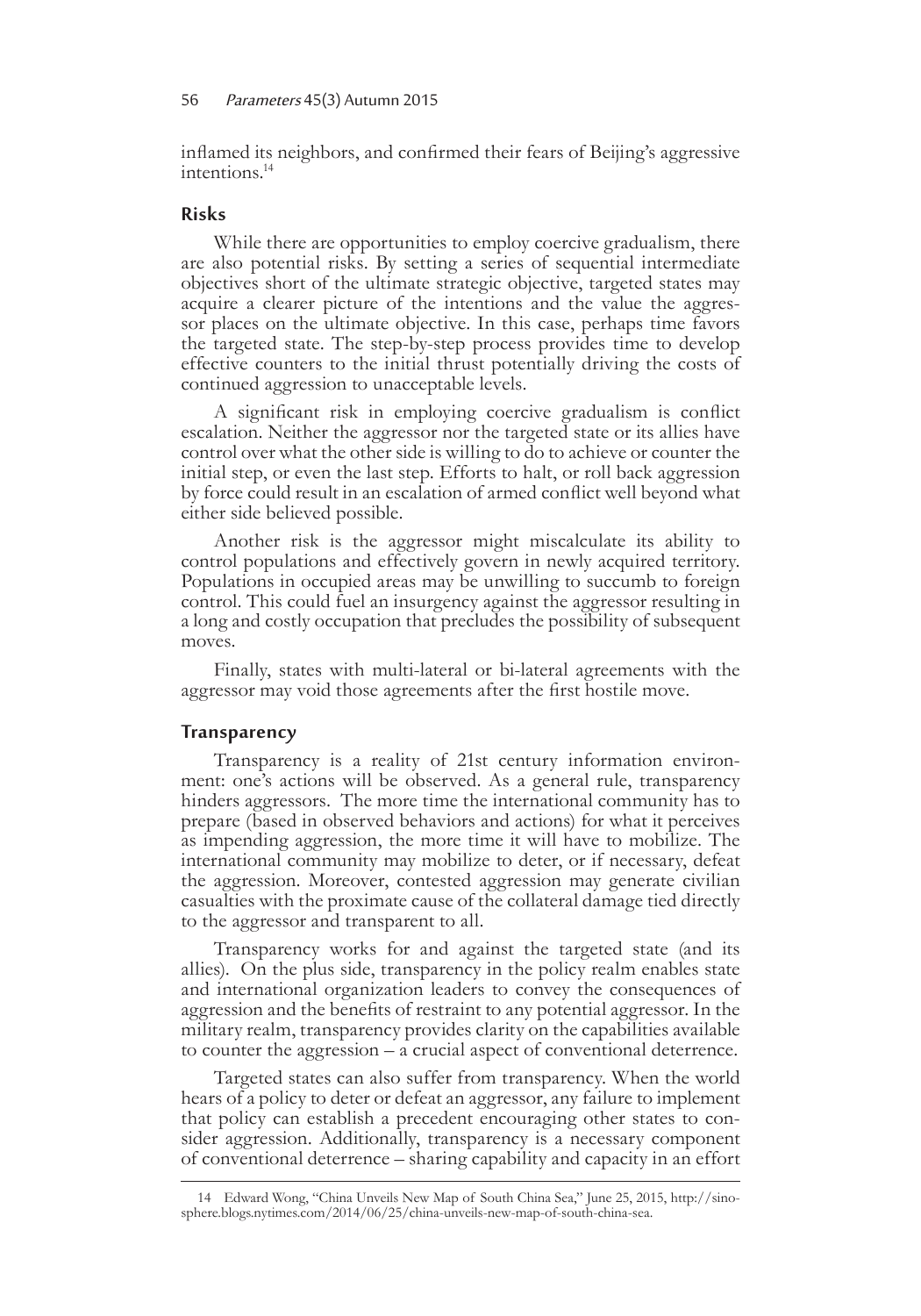to signal cost imposition to an aggressor. However, revealing capability and capacity enables an aggressor to develop counters and workarounds to them.

### **Mitigating and Countering Measures**

States can take any number of activities to prevent or counter the first move by a state contemplating coercive gradualism. One way to counter potential aggression is to satisfy the needs of the aggressor's decision-maker through alternative means. As an example, if Mr. Putin's actions in Ukraine are driven by need for achievement and power, are there diplomatic solutions that would have satisfied these needs as an alternative to territorial expansion? There is a cost to this approach. The international community's diplomatic efforts to meet an aggres- sor's needs could be viewed as appeasement. Ultimately, there is no guarantee such diplomatic efforts would prevent coercive gradualism. Nonetheless, it is an avenue worth considering when the alternative may be armed conflict.

State borders on the world map are not necessarily permanent. Over the past two decades a number of state borders have changed. Examples include the creation of South Sudan, the transfer of Bakassi Peninsula from Nigeria to Cameroon, the dissolution of Serbia and Montenegro into two states, East Timor's independence, and the transfer of the Panama Canal Zone to Panama. Diplomatic efforts to change state borders do not always work, but a peaceful transfer of territory is not a rare occurrence in the 21<sup>st</sup> century.

A key to countering coercive gradualism is recognizing measures that could set conditions for a state considering aggression. These measures include economic development in contested waters, non-military aid to disaffected populations in a target country (without target country concurrence) or humanitarian assistance and disaster relief. As stated, they also include more recognizable measures like the reiteration of historic claims, justifications, and investment in equipment and people that might support a future move. For any nation attempting to counter coer-<br>cive gradualism, understanding the environment, defining the problem set, and developing multiple approaches is a vital starting point.<sup>15</sup>

In the face of an aggressor state employing coercive gradualism, other states will weigh their interests. If deemed appropriate, deterrence may be an acceptable approach to counter potential aggression. Military conventional deterrence may prevent states from taking the first aggressive act. Unfortunately, there are limits to conventional deterrence. Deterrence theory takes into account the costs and benefits of proposed actions by an adversary as weighed against the costs and benefits of restraint. Expert Edward Rhodes concludes some adversaries are, "at times, undeterrable."<sup>16</sup> Robert Pape explains convincing the aggressor t the benefits of inaction have greater value than the benefits of aggression is the difficulty. The aggressor determines the value of the strategic

<sup>15</sup>US Joint Chiefs of Staff, *Joint Operation Planning*, Joint Publication 5-0 (Washington, DC: US Joint Chiefs of Staff, August 11, 2011), III-1.

<sup>16</sup> Rhodes, "Conventional Deterrence," 221.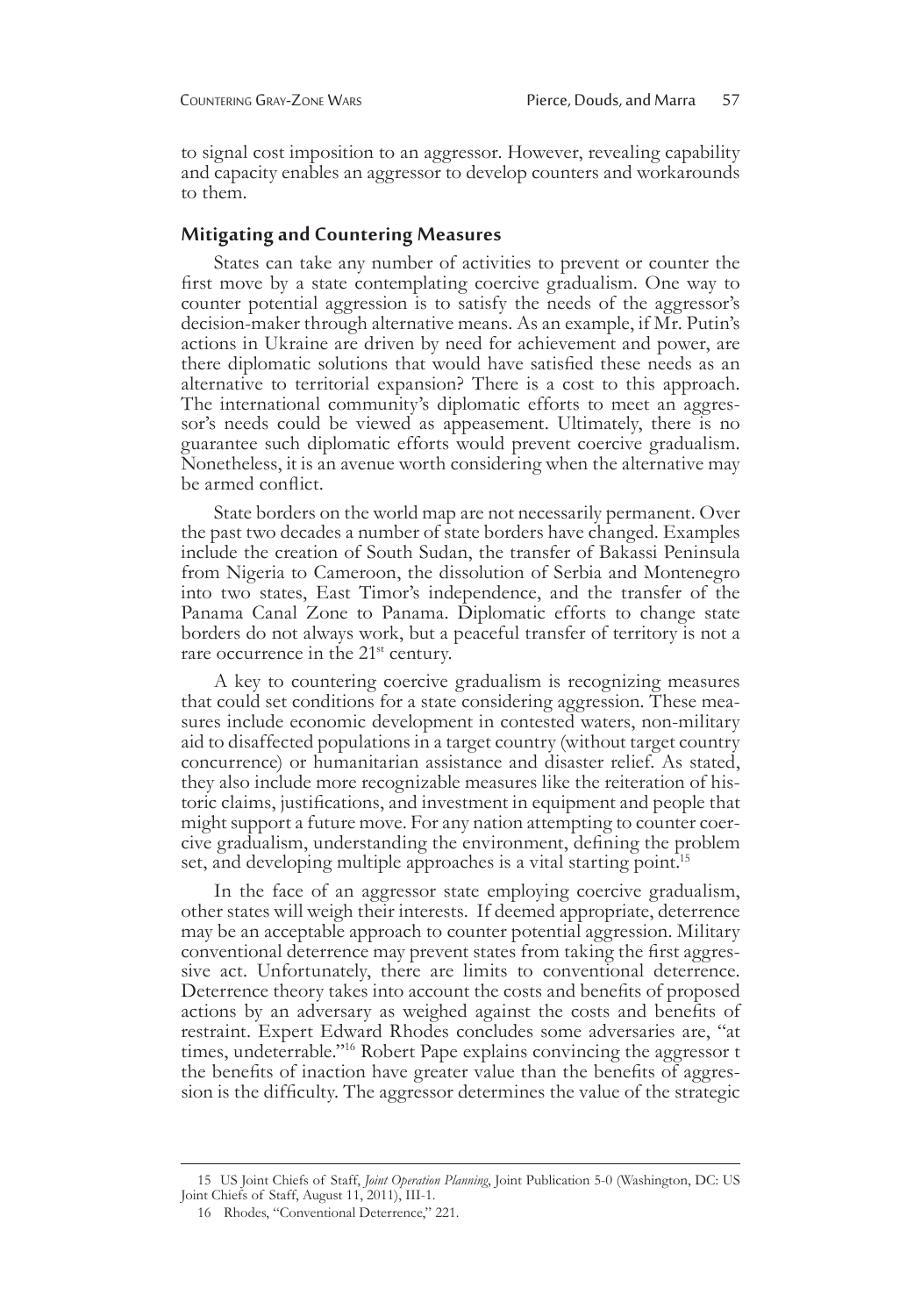objective, which leaves the targeted state and international community only two choices: impose costs or emphasize the benefits of restraint.<sup>17</sup>

States can take a number of specific actions prior to or during the first aggressive move. All are well known and individually, may not achieve the deterrent effect. However, in combination, these efforts could deter a state that is considering coercive gradualism:

- **•** Increase the volume and legitimacy of open-source information to make an aggressor's action transparent.
- **•** Build a reservoir of domestic will to counter current and potential aggressor moves.
- **•** Establish mutual or bilateral security agreements with allied nations potentially affected by aggression.
- **•** Increase intelligence activities to include entering into intelligencesharing agreements; such activities could provide indications and useful warnings.
- **•** Seek cooperative security efforts with allied states; a demonstration of support could have a significant deterrent effect.
- **•** Seek international arbitration to settle disputes in the case of ambigu- ous or unclear international laws.
- **•** Threaten aggressors with targeted and allied state economic sanctions.
- **•** Counter the aggressor's anticipated first move with the threat of force (coercive diplomacy).18

One of the challenges of the above actions is that most of them take time to execute – potentially more time than it would take an aggressor to mobilize and execute the first move of its coercive gradualism strategy.

If deterrence fails and an aggressor achieves a successful first move, many of the actions above are still appropriate. The target nation and international community have additional actions available to reverse or halt an aggressor's moves. International condemnation through UN resolutions may help build coalitions in support of the target state. Likewise, UN resolutions may legitimize the use of force to counter aggression. Unfortunately, given the veto power of the permanent Security Council members, especially if the offender is a permanent member, states may find significant difficulty in building effective coalitions against specific acts of aggression.

Another obvious countermove to coercive gradualism is sanctions. Economic sanctions are by now a customary response on the part of the international community to aggression. Based on Peter Steen's recent Special Report on Sanctions, the "endowment effect"

<sup>17</sup> Robert A. Pape, *Bombing to Win: Air Power and Coercion in War* (Ithaca, NY: Cornell University Press, 1996), Kindle Edition location 395.

<sup>18</sup> Schelling, *Arms and Influence*, 36. For further readings on coercive diplomacy, see Robert J. Art and Patrick M. Cronin, eds., *The United States and Coercive Diplomacy* (Washington, DC: United States Institute of Peace, 2003), vii; Bruce Jentleson, "Coercive Diplomacy: Scope and Limits in the Contemporary World," December 2006, http://stanleyfoundation.org/publications/pab/pab-06CoerDip.pdf; and Sam Brannen, "The Return of Coercive Diplomacy," September 12, 2013, http://www.defenseone.com/ideas/2013/09/return-coercive-diplomacy/70284/.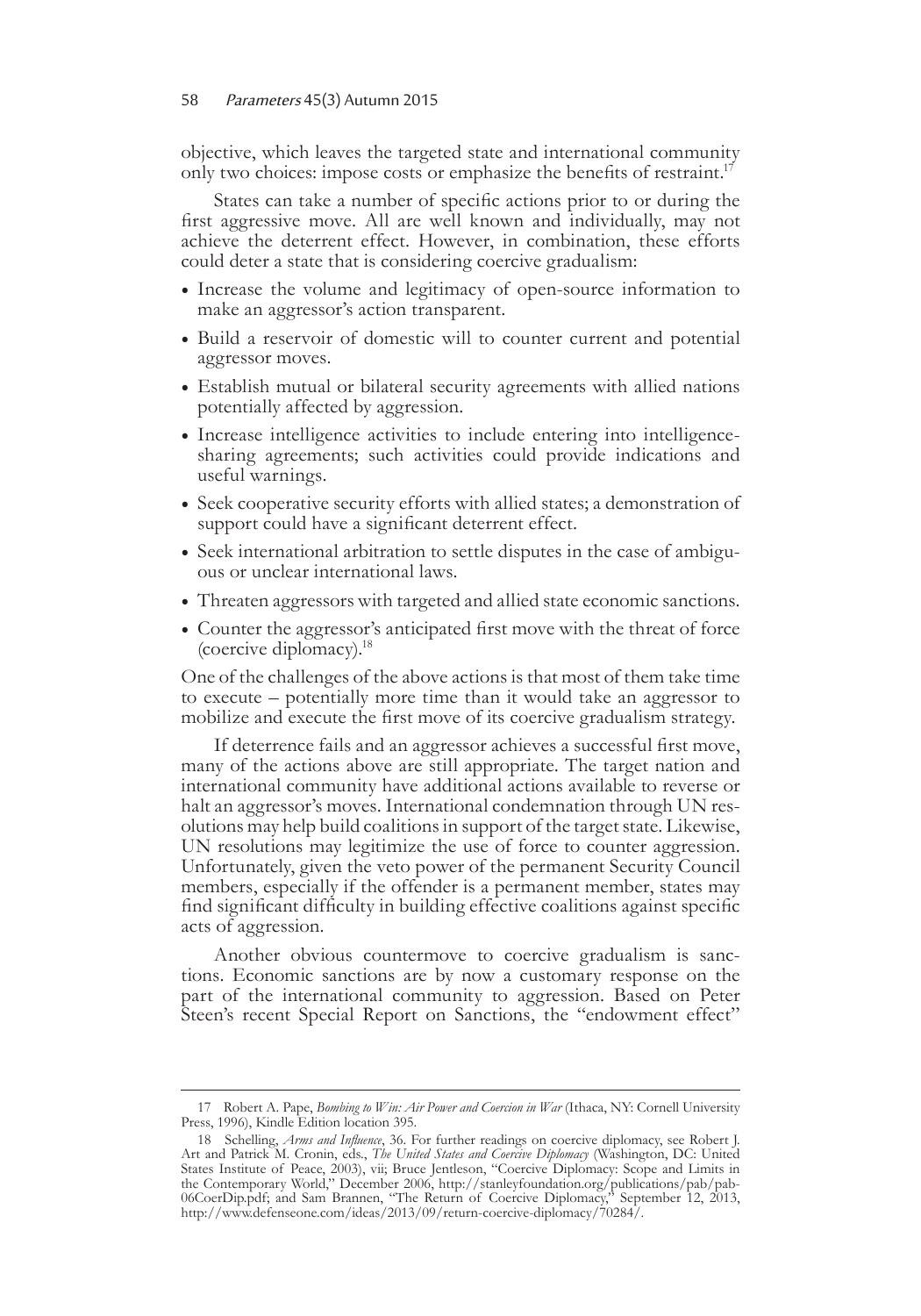and the "availability heuristic" may reduce the effectiveness of sanctions.<sup>19</sup> Accepting the imposition of sanctions to punish aggression is predictable; thus, the aggressor may take steps to mitigate or reduce the effectiveness of those sanctions. For example, aggressors may move financial resources, establish alternative essential materials sources or services, or offer inducements to states to prevent their participation in any sanctions regime.

Other target state actions could also prevent additional aggression. Target states and their allies could provide covert support to indigenous forces in occupied areas to contest the aggression. Finally, the least desir- able, but arguably the most definitive way to halt and (or reverse) the situation would be to compel the aggressor to return to the status quo antebellum.20 An example is Desert Storm. The US-led coalition halted Iraqi aggression into Saudi Arabia and reversed the initial incursion into Kuwait. Kevin Woods, principal author of the *Iraqi Perspectives Project* stated that pre-Desert Storm, Iraq had plans to invade Saudi Arabia in three stages with the final stage ending at Saudi Aramco's Ras Tanura major oil port. While not part of the initial Iraqi plan during its invasion of Kuwait, Woods offered:

Of course if the coalition or Saudi Arabia had reacted as Saddam hoped (stood down, withdrew in the face of Iraqi intimidation)… in my estimate Saddam's personality was such that I have no doubt within time – he would have been tempted to threaten, if not execute, the next phases as a way to achieve his original purposes and even his grand historic vision of breaking the Gulf Arabs as a part of the plan to restore Arab (Iraqi led) greatness.<sup>21</sup>

In this case, the international community contested the initial aggressive move and ultimately, through compellence, restored Kuwaiti sovereignty.

Countering a strategy of coercive gradualism once initiated requires continuous pressure using the instruments of power in a synchronized manner, and strategic patience. Regrettably, state leaders may not have the ability or desire to apply this pressure for prolonged periods of time. The strategic environment is constantly changing and other crises can emerge which might deflect leader attention. Consistent with Mr. Michishita's comment above, absent sustained will and attention, unchecked aggression over time leads to acceptance of a "new normal."

President Barrack Obama recognized this reality and addressed strategic patience in his 2015 State of the Union address when he stated, "We're upholding the principle that bigger nations can't bully the small, by opposing Russian aggression, supporting Ukraine's democracy, and

<sup>19</sup> Peter Steen, e-mail message to author, January 7, 2015. Mr. Steen is an economist and Special Advisor to the Principal Deputy Director, Joint Staff, J5. Every week he does a Special Report on economics and national security and his distribution list includes numerous senior leaders and flag officers in the Pentagon. "The 'endowment effect' leads people and decision makers to inflate the cost of giving up a 'held' program (or peninsula). The 'availability heuristic' shows that decision makers both amongst the sanctioning and sanctioned may miss information or very likely misconstrue the new information due to habits of the mind."

<sup>20</sup> For a detailed look at deterrence and compellence, see Schelling, *Arms and Influence*, 74. For further readings on compellence, see Edward Ifft, "Deterrence, Blackmail, Friendly Persuasion," *Defense & Security Analysis* 23, no. 3 (September 2007), and Mary Kaldor, "American Power: From 'Compellance' to Cosmopolitanism?" *International Affairs* 79, no. 1 (January 2003).

<sup>21</sup> Kevin Woods, e-mail message to author, January 15, 2015. Dr. Woods is the author of the *Iraqi Perspectives Project*.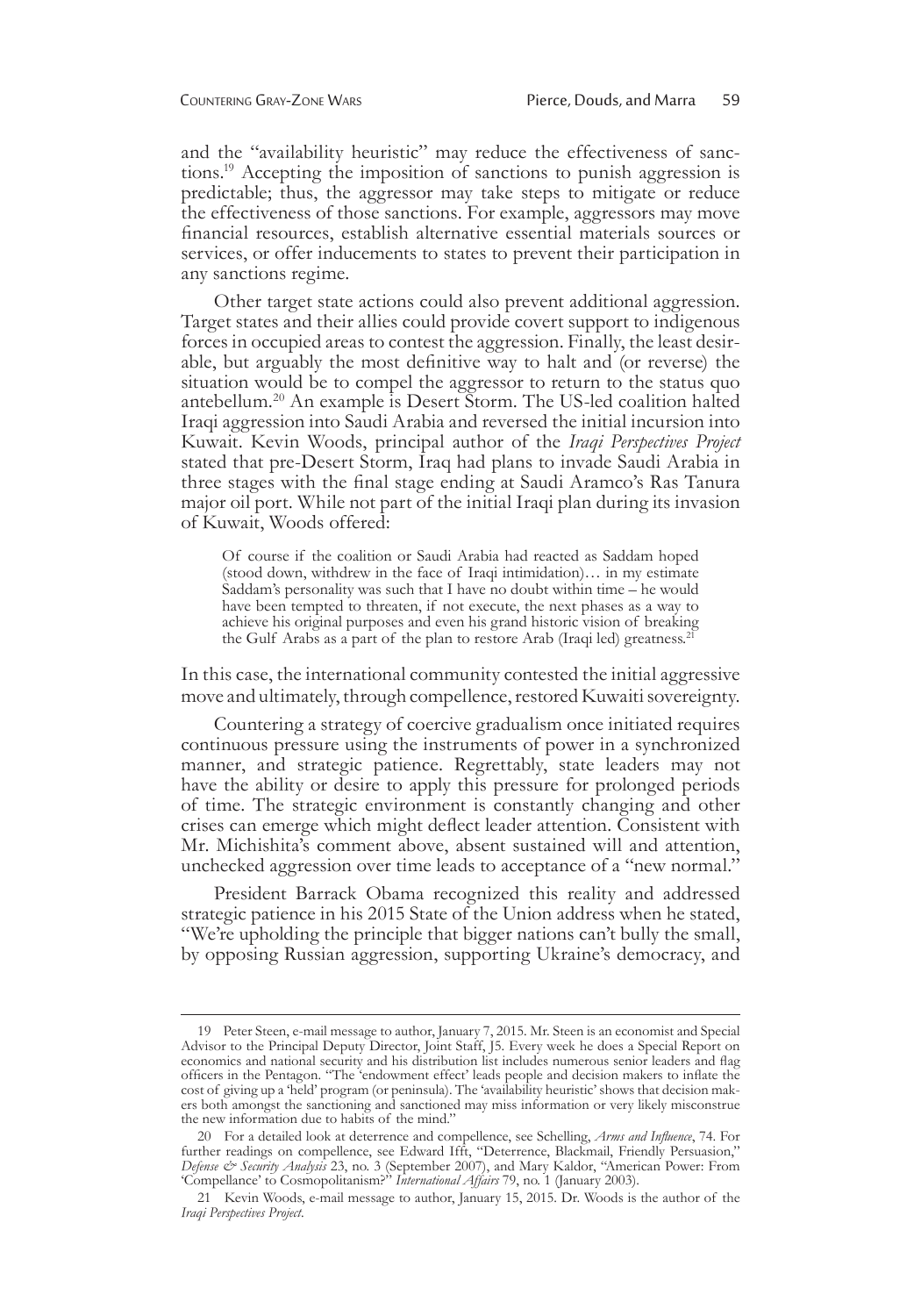reassuring our NATO allies." He then added, "That's how America leads — not with bluster, but with *persistent, steady resolve* [authors' emphasis]."<sup>22</sup>

## **Coercive Gradualism and US Foreign Policy**

The current National Security Strategy (NSS) states US policy regard- ing aggression, and the section "Build Capacity to Prevent Conflict," includes language applicable to countering coercive gradualism.

American diplomacy and leadership, backed by a strong military, remain essential to deterring future acts of inter-state aggression and provocation by reaffirming our security commitments to allies and partners, investing in their capabilities to withstand coercion, imposing costs on those who threaten their neighbors or violate fundamental international norms, and embedding our actions within wider regional strategies.<sup>23</sup>

The United States has a role in shaping the global security environment proactively and in enforcing it should coercive gradualism be observed. Under a section titled "International Order" the NSS states, "We have an opportunity - and obligation - to lead the way in reinforcing, shaping, and where appropriate, creating the rules, norms, and institutions that are the foundation for peace, security, prosperity, and the protection of human rights in the 21st century."<sup>24</sup>

The National Military Strategy (NMS) also contains language on countering aggression. "Should deterrence fail to prevent aggression, the US military stands ready to project power to deny an adversary's objectives and decisively defeat any actor that threatens the US homeland, our national interests, or our allies and partners."25 This section reinforces the expectation that force can, and will, be used to counter acts of coercive gradualism when American national interests are at stake.

US strategic documents clearly state the United States will work to counter states that violate international norms through aggression. However, theory and practice do not always align. In an article evaluat- ing Philip Bobbitt's book *The Shield of Achilles: War, Peace, and the Course of History*, Dennis Patterson states, "We do not choose our values: we make choices and in doing so, exhibit our values."<sup>26</sup> Here is the dilemma for the United States. Will its words match its deeds? In *Joint Force Quarterly* article in 2009 Admiral Mullen addressed this issue:

We hurt ourselves more when our words don't align with our actions. Our enemies regularly monitor the news to discern coalition and American intent as weighed against the efforts of our forces. When they find a "say-do" gap—such as Abu Ghraib—they drive a truck right through it. So should we, quite frankly. We must be vigilant about holding ourselves accountable to higher standards of conduct and closing any gaps, real or perceived, between what we say about ourselves and what we do to back it up.<sup>27</sup>

<sup>22</sup> Barack H. Obama, "State of the Union," public speech, United States Capitol, January 20, 2015.

<sup>23</sup> Barack H. Obama, *National Security Strategy* (Washington, DC: The White House, February 2015), 10.

<sup>24</sup> Ibid., 23.

<sup>25</sup> Martin E. Dempsey, *The National Military Strategy of United States of America 2015* (Washington, DC: The Joint Staff, June 2015), 7.

<sup>26</sup> Dennis Patterson, "The New Leviathan," *Michigan Law Review* 101 (May 2003): 1731.

<sup>27</sup> Michael G. Mullen, "Strategic Communications: Getting Back to Basics," *Joint Force Quarterly*, no. 55 (4th Quarter 2009): 4.